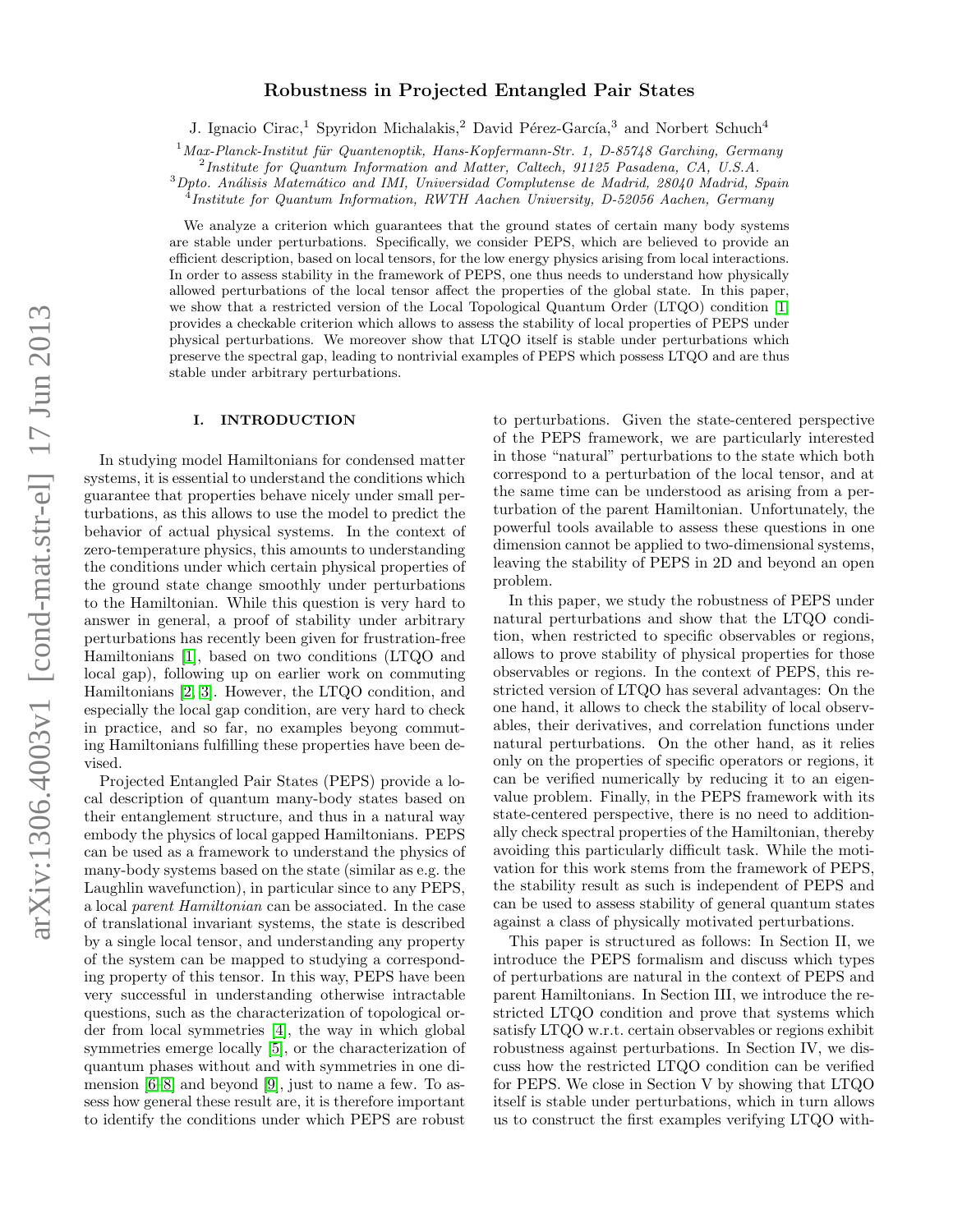out commuting Hamiltonians. In an appendix, we give a proof that injective Matrix Product States (MPS) satisfy LTQO, implying that they are stable against general perturbations.

# II. PEPS

In this section, we introduce the formalism of PEPS and their associated parent Hamiltonians, and define the natural perturbations within this framework.

# A. Definition

We start by recalling the definition and basic properties of PEPS. For the sake of simplicity of the exposition we will concentrate on translationally invariant PEPS  $|\Psi\rangle$ on a square lattice. Each PEPS is characterized by a tensor  $A \equiv A^s_{\alpha,\beta,\gamma,\delta}$  (with a physical index  $s = 1, \ldots, d$ representing the spin states on a single site, and auxiliary indices  $\alpha, \beta, \gamma, \delta = 1, \ldots, D$ , such that  $\langle s_1, \ldots, s_N | \Psi \rangle$  is determined by associating the tensor  $A^{s_n}$  to each spin n, and contracting the auxiliary indices connected by the lattice, as shown in Fig. [1.](#page-1-0) For periodic boundary conditions, we also contract the indices on the right boundary with those on the left and the ones pointing up with those down. For open boundary conditions we can, for instance, set the auxiliary indices at the boundary to a fixed value.

# <span id="page-1-3"></span>B. Parent Hamiltonian

PEPS are ground states of local frustration free Hamiltonians, which are called parent Hamiltonians. Given a PEPS  $|\Psi\rangle$ , a parent Hamiltonian has the form:

$$
H=\sum_k h_k,
$$

where each  $h_k \geq 0$  acts on a finite region k of the lattice. In order to understand the form of  $h_k$ , we introduce a subspace  $\mathcal{K}_k$  corresponding to the spins in that region. This is the space spanned by all states  $|\phi_X\rangle$  which are generated by contracting the tensors  $A$  on region  $k$ , while assigning all possible values to the external auxiliary indices. For instance, if region  $k$  is a plaquette composed of  $2 \times 2$  spins (see Fig. [1\)](#page-1-0), then:

$$
\mathcal{K}_k = \text{span}\left\{ |\phi_{\alpha_1 \alpha_2 \beta_1 \beta_2 \gamma_1 \gamma_2 \delta_1 \delta_2} \rangle, 1 \leq \alpha_i, \beta_i, \gamma_i, \delta_i \leq D \right\},\
$$

where 
$$
|\phi_{\alpha_1\alpha_2\beta_1\beta_2\gamma_1\gamma_2\delta_1\delta_2}\rangle =
$$

$$
\sum_{n_1,n_2,n_3,n_4} X^{n_1,n_2,n_3,n_4}_{\alpha_1,\alpha_2,\beta_1,\beta_2,\gamma_1,\gamma_2,\delta_1,\delta_2} |n_1n_2n_3n_4\rangle.
$$

For H to be a parent Hamiltonian,  $\mathcal{K}_k$  must coincide with the kernel of  $h_k$ . Furthermore, there must be a way of



<span id="page-1-0"></span>FIG. 1. Top left: The tensor A has a physical index s (represented by a red point) and four auxiliary indices,  $\alpha$ ,  $\beta$ ,  $\gamma$ ,  $\delta$ . The PEPS is built by contracting all the physical indices along the lattice, as it is represented by the drawing on the right. At the bottom left, we have the definition of the tensor  $X$ as a contraction of four tensors A along the auxiliary indices used to define the parent Hamiltonian.

'growing' the regions  $k$  step by step, such that:  $(i)$  at each step of joining the spins in neighboring regions, the so-called intersection property is fulfilled;<sup>[1](#page-1-1)</sup> *(ii)* the procedure terminates with a single region containing all spins. The intersection property simply states that if we join two regions  $k_1$  and  $k_2$  that intersect in some region k (see Fig. [2\)](#page-2-0), then:

$$
\left[\mathcal{K}_{k_1}\otimes\mathcal{H}_{k_2\setminus k}\right]\cap\left[\mathcal{H}_{k_1\setminus k}\otimes\mathcal{K}_{k_2}\right]=\mathcal{K}_{k_1k_2}\ .
$$

Figure [2](#page-2-0) gives an example of such a construction, where regions are composed of all possible square plaquettes, and regions  $k_1$  and  $k_2$  are overlapping plaquettes with two spins in common.

The fact that  $\mathcal{K}_k$  coincides with the kernel of  $h_k$  ensures that we have a frustration free Hamiltonian, i.e.,  $h_k|\Psi\rangle =$ 0. The other properties related to the growth ensure that for any region obtained in the intermediate steps, the groundstate subspace of the part of  $H$  acting on that region is spanned by the tensors making up the PEPS if we contract them with arbitrary tensors at the boundary of that region; furthermore, the reduced state of  $|\Psi\rangle$  on that region will be supported in that subspace.<sup>[2](#page-1-2)</sup>

Note that there may be many parent Hamiltonians for a PEPS. On the one hand, any Hamiltonian built up from  $\tilde{h}_k \geq 0$  which are fully supported in  $\mathcal{K}_k^{\perp}$  will be a parent

<span id="page-1-1"></span> $<sup>1</sup>$  The intersection property can be deduced from the injectivity,</sup> or more generally, G-injectivity [\[4,](#page-9-1) [10\]](#page-9-6) property of a PEPS, but it is less restrictive, as shown for instance in Ref. [\[10\]](#page-9-6).

<span id="page-1-2"></span> $^2$  This way, we keep the states  $|\psi_b\rangle,$  considered below in the definition of LTQO, under control.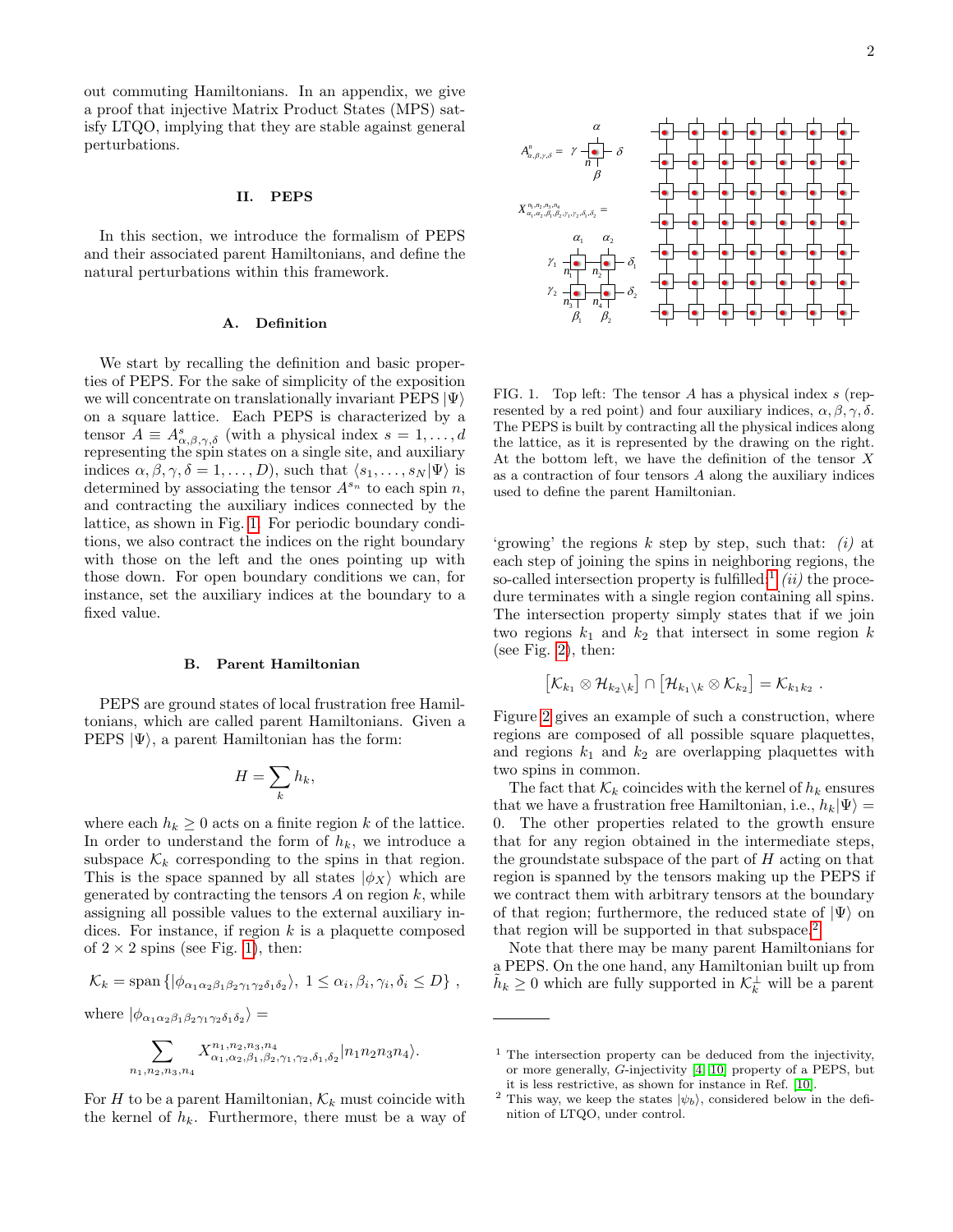

<span id="page-2-0"></span>FIG. 2. Construction of parent Hamiltonians for PEPS: The operator  $h_{k_1}$  acts on a region  $k_1$  (red region), and its kernel is spanned by all states that can be obtained by contracting the tensors A on that region with arbitrary boundary conditions on the outgoing auxiliary indices. We can grow the regions by joining two regions,  $k_1$  and  $k_2$  (inside the dashed line) that intersect in  $k$  (solid line). We can also block 4 neighboring spin as indicated by the red regions to form larger spins.

Hamiltonian, and on the other hand, we can choose different regions  $k$  (for instance, containing a larger number of spins) to build  $H$ . The intersection property ensures that no unwanted states appear in the groundstate subspace once we have generated the full Hamiltonian.

### C. Perturbations

The main aim of this paper is the study of the stability of properties of physical systems under perturbations, using the framework of PEPS. In what follows, we introduce the class of natural perturbations we will study in the context of PEPS.

The most obvious way of perturbing a PEPS is by replacing each tensor in the following way:

<span id="page-2-1"></span>
$$
A \to A(\epsilon) = A + \epsilon C \;, \quad ||C|| = 1,\tag{1}
$$

possibly after blocking regions of tensors. Yet, such a perturbation can lead to a discontinuity in the parent Hamiltonian [\[11,](#page-9-7) [12\]](#page-9-8), and is therefore unphysical. Therefore, we will restrict Eq. [\(1\)](#page-2-1) to the following class of natural perturbations, which can be understood as arising from a continuous perturbation of the parent Hamiltonian.[3](#page-2-2)

<span id="page-2-3"></span>Definition 1. The natural perturbations of a PEPS  $|\Psi\rangle$  are those obtained by applying operators  $R(\epsilon)$ , with  $\lim_{\epsilon \to 0} R(\epsilon) = 1$ , to fully covering, but non-overlapping, regions of bounded size, i.e.

<span id="page-2-4"></span>
$$
|\Psi(\epsilon)\rangle = R(\epsilon)^{\otimes N'}|\Psi\rangle , \qquad (2)
$$

where  $N'$  is the number of regions.

To motivate our choice, note that perturbations of the form [\(2\)](#page-2-4) can be understood as arising from a smooth perturbation of the parent Hamiltonian [\[8,](#page-9-4) [14\]](#page-9-9). To see why, start from the frustration-free parent Hamiltonian  $H = \sum_{k} h_k$  for  $|\Psi\rangle$  and let:

<span id="page-2-5"></span>
$$
h_k(\epsilon) = ((R(\epsilon)^{-1})^{\otimes \kappa})^{\dagger} h_k((R(\epsilon)^{-1})^{\otimes \kappa}), \quad (3)
$$

where the product  $\otimes \kappa$  goes over the sites on which  $h_k$ acts. Note that  $R(\epsilon)$  is invertible for small enough  $\epsilon$ , and  $\lim_{\epsilon \to 0} h_k(\epsilon) = h_k$ . Then,

$$
H(\epsilon) = \sum_{k} h_k(\epsilon)
$$

satisfies  $h_k(\epsilon) \geq 0$  and  $h_k(\epsilon)|\Psi(\epsilon)\rangle = 0$ , i.e.,  $|\Psi(\epsilon)\rangle$  is a ground state of the frustration-free Hamiltonian  $H(\epsilon)$ . Indeed,  $H(\epsilon)$  is a parent Hamiltonian for  $|\Psi(\epsilon)\rangle$ : The  $h_k(\epsilon)$  have kernels  $\mathcal{K}_k(\epsilon) = R(\epsilon)^{\otimes \kappa} \mathcal{K}_k$ , which – since  $R(\epsilon)$ is invertible – satisfy the conditions required for parent Hamiltonians discussed in Sec. [II B.](#page-1-3)

Note that the construction for  $H(\epsilon)$  does not rely on  $|\Psi\rangle$  being a PEPS, but only on H being frustration-free, thus our notion of natural perturbations applies to all frustration-free systems.

# III. THE LTQO CONDITION

In this section, we recall the LTQO condition of [\[1\]](#page-8-0) and define its restriction to particular observables and regions, which will be the desired checkable property ensuring stability in the context of PEPS without any spectral assumption. Since the condition can be introduced and analyzed for general systems (out of the context of PEPS), we will do so for the sake of generality.

We consider a spin lattice,  $X$ , in arbitrary spatial dimension, with corresponding Hilbert space  $\mathcal{H}_X$ . We will consider connected regions of the lattice,  $B$ , with smooth boundaries,  $\partial B$  (see Fig. [3\)](#page-3-0), and denote by |B| the number of lattice points in that region and by  $\mathcal{H}_B$ the corresponding Hilbert space for the spins. We assume

<span id="page-2-2"></span><sup>3</sup> We conjecture, based on the intuition built in [\[11,](#page-9-7) [12\]](#page-9-8), that the natural perturbations defined in Definition [1](#page-2-3) are exactly those of the type [\(1\)](#page-2-1) with the added constraint that they lead to a

continuous change in the parent Hamiltonian. Beyond particular classes of PEPS, like injective ones –where the result is trivial–, or MPS –where one may use the canonical form [\[13\]](#page-9-10) to prove it–, we do not have at this point a complete result connecting [\(1\)](#page-2-1) with [\(2\)](#page-2-4).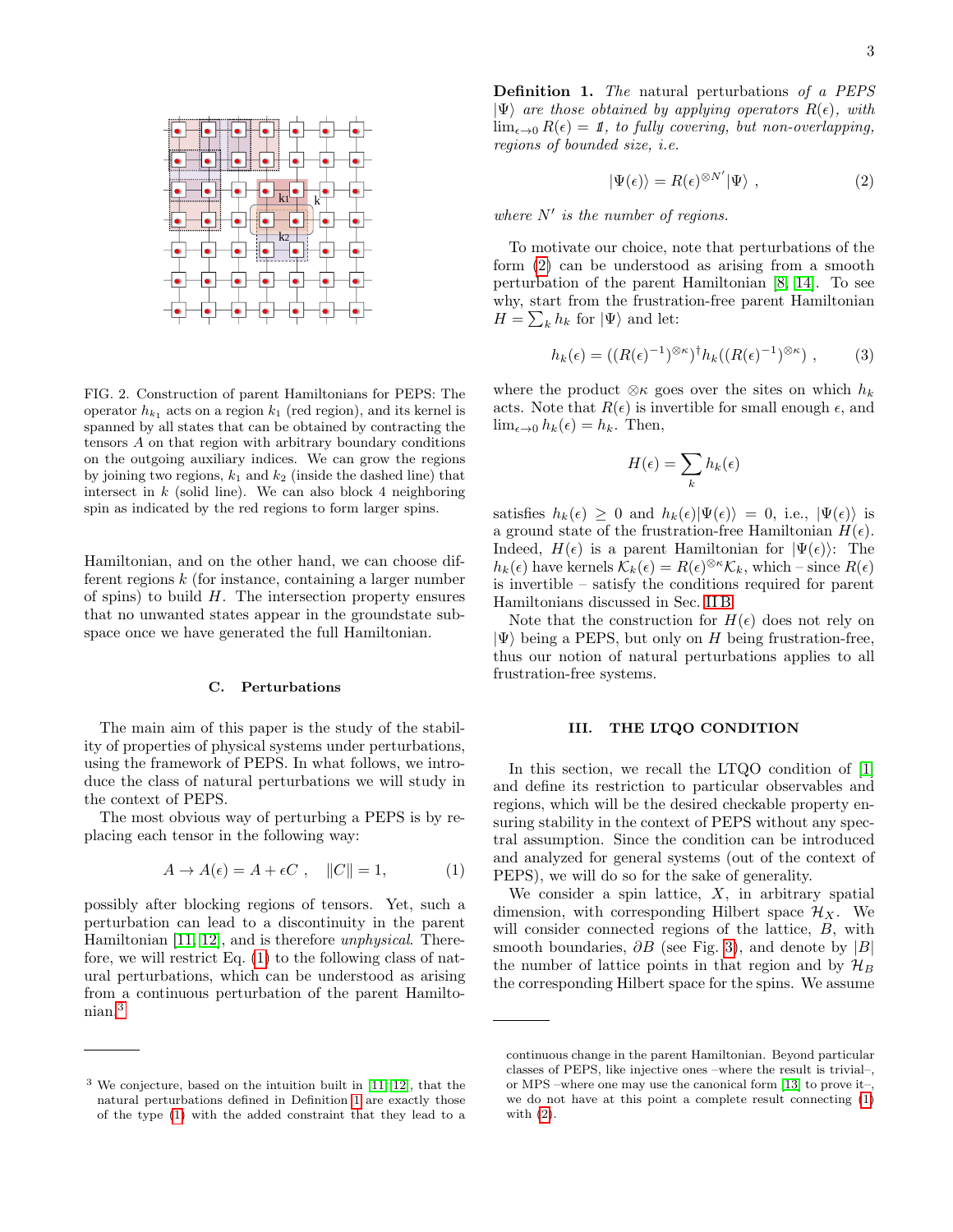

<span id="page-3-0"></span>FIG. 3. Left: Setup for the definition of LTQO (Definition [2\)](#page-3-1). Right: Setup for the decay of two-body correlations, Proposition [4](#page-4-0) (top), and many-body correlations, Proposition [5](#page-4-1) (bottom).

a short-range, translationally invariant and frustrationfree Hamiltonian,  $H_X$ , acting on the lattice. We are interested in the properties of the groundstate subspace  $\mathcal{S}_X \in \mathcal{H}_X$  in the limit  $|X| \to \infty$ .

We can write  $H_X = H_B + H_{X\setminus B} + H_{\partial B}$ , where  $H_Y$ includes the terms of  $H_X$  acting on Y, and denote by  $\mathcal{S}_B \subset \mathcal{H}_B$  the groundstate subspace of  $H_B$ . Note that since  $H_X$  is frustration-free, all states in  $\mathcal{S}_X$  are spanned by vectors in  $S_B \otimes S_{X\setminus B}$ .

The LTQO property is related to the sensitivity of local observables to changes in the groundstate far away from the region on which the observable acts. To define it, we divide the lattice X into regions  $A \subset B \subset X$ , with A and  $B$  connected and finite, and denote by  $m$  the distance between A and  $\partial B$  (see Fig. [3\)](#page-3-0).

<span id="page-3-1"></span>Definition 2. We say that a region A satisfies LTQO, if for all observables  $O_a$  supported on  $A \subset X$ , all regions  $B \subset X$  with  $A \subset B$  and groundstates  $|\Psi_x\rangle \in S_X$ , and  $|\Psi_b\rangle \in S_B$ , the following bound holds:

<span id="page-3-2"></span>
$$
\left| \frac{\langle \Psi_x | O_a | \Psi_x \rangle}{\langle \Psi_x | \Psi_x \rangle} - \frac{\langle \Psi_b | O_a | \Psi_b \rangle}{\langle \Psi_b | \Psi_b \rangle} \right| \leq ||O_a|| f_A(m) , \quad (4)
$$

where m is the distance between A and ∂B (cf. Fig. [3\)](#page-3-0), and  $f_A(m)$  decays superpolynomially in m, i.e.,

$$
\lim_{m \to \infty} p(m) f_A(m) = 0,
$$

for all polynomials  $p(m)$ .

We say that a particular observable satisfies LTQO if it verifies [\(4\)](#page-3-2).

We finally say that a system satisfies  $LTQO$  is all its regions A satisfy it and the function f in  $(4)$  is independent of A.

LTQO for a system was introduced in [\[1\]](#page-8-0). Definition [2](#page-3-1) adds its specialization for particular regions and observables, which will be crucial for this paper.

Since we are assuming translational invariance, the exact position of region A on the lattice does not play any role; only its shape matters. Moreover, since LTQO is inherited by subregions, one may restrict to regular shapes, like spheres or cubes. For the purposes of this work, we may think of region A as a single site.

Proposition 3. The following three are equivalent defintions for LTQO, up to a possible prefactor in  $f_A(m)$ :

1. For all  $|\Psi_b\rangle, |\Psi'_b\rangle \in S_B$ ,

<span id="page-3-3"></span>
$$
\left| \frac{\langle \Psi'_b | O_a | \Psi'_b \rangle}{\langle \Psi'_b | \Psi'_b \rangle} - \frac{\langle \Psi_b | O_a | \Psi_b \rangle}{\langle \Psi_b | \Psi_b \rangle} \right| \leq ||O_a|| f_A(m) . \quad (5)
$$

2. For all density operators  $\rho_x$  and  $\rho_b$  supported in  $\mathcal{S}_X$ and  $S_B$ , respectively,

<span id="page-3-4"></span>
$$
\left|\text{tr}(\rho_x O_a) - \text{tr}(\rho_b O_a)\right| \leq ||O_a|| f_A(m) . \tag{6}
$$

3. With  $P_B$  the projector onto  $S_B$  and  $c(O_a) = \frac{\text{tr}(P_B O_a)}{\text{tr}(P_B)}$ ,

<span id="page-3-5"></span>
$$
\left\| P_B O_a P_B - c(O_a) P_B \right\| \leq \| O_a \| f_A(m) . \tag{7}
$$

Moreover, the following slightly weaker condition is implied by LTQO:

4. For all operators Z acting on  $X\setminus B$ , and all  $|\Psi_x\rangle \in \mathcal{S}_X$ ,

<span id="page-3-6"></span>
$$
\left| \frac{\langle \Psi_x | O_a | \Psi_x \rangle}{\langle \Psi_x | \Psi_x \rangle} - \frac{\langle \Psi_x' | O_a | \Psi_x' \rangle}{\langle \Psi_x' | \Psi_x' \rangle} \right| \le ||O_a|| f_A(m) , \qquad (8)
$$

where we have defined  $|\Psi'_x\rangle = Z|\Psi_x\rangle$ .

Proof. That [\(4\)](#page-3-2) implies [\(5\)](#page-3-3) is a simple use of the triangle inequality and accordingly changing  $f$  by  $2f$ . The reverse implication follows immediately if we write

$$
\frac{\mathrm{tr}_{X\setminus B}\left[|\Psi_x\rangle\langle\Psi_x|\right]}{\langle\Psi_x|\Psi_x\rangle} = \sum_k p_k |\Psi_b^k\rangle\langle\Psi_b^k|.
$$

where  $|\Psi_b^k\rangle \in \mathcal{S}_b$ ,  $p_k \geq 0$ , and  $\sum p_k = 1$ . That [\(6\)](#page-3-4) implies [\(4\)](#page-3-2) is obvious. The converse follows directly if we write the spectral decomposition of  $\rho_x$  and  $\rho_b$  and use the convexity of the absolute value. The equivalence between [\(6\)](#page-3-4) and [\(7\)](#page-3-5) can be seen following the steps of [\[1,](#page-8-0) Corollary 3]. Finally, that [\(6\)](#page-3-4) implies [\(8\)](#page-3-6) can be immediately seen by defining  $\rho_b = R_b/\text{tr}(R_b)$  with  $R_b = \text{tr}_{X \setminus B}(|\Psi'_x\rangle \langle \Psi'_x|),$ so that

$$
\frac{\langle \Psi_x' | O_a | \Psi_x' \rangle}{\langle \Psi_x' | \Psi_x' \rangle} = \text{tr}_B(\rho_b O_a) \ ,
$$

and noting that  $\rho_b$  is supported in  $\mathcal{S}_B$ .

 $\Box$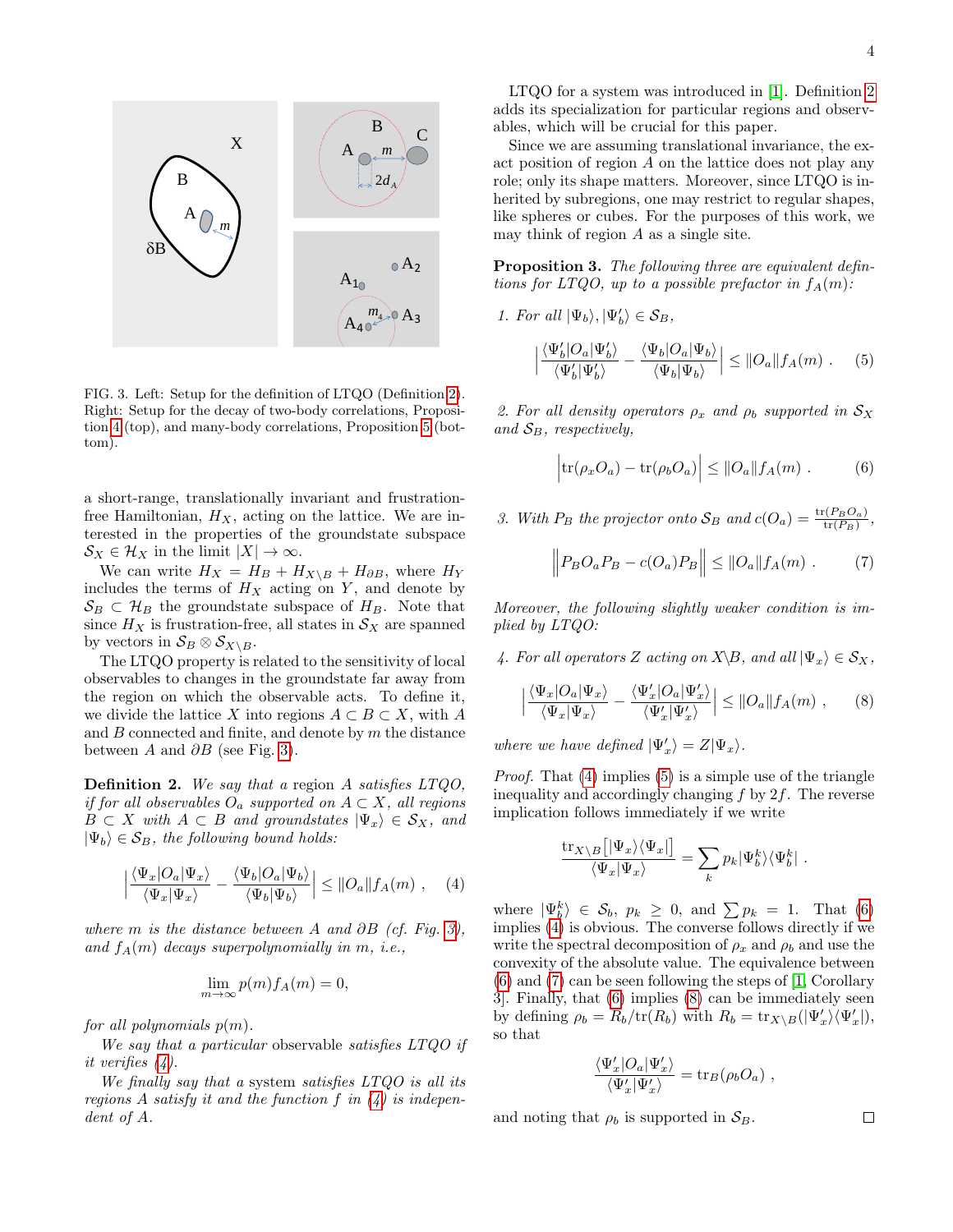Note that if all vectors in  $\mathcal{S}_X$  are fully supported on  $\mathcal{S}_B$ , then for all  $|\Psi_b\rangle \in \mathcal{S}_B$  and  $|\Psi_x\rangle \in \mathcal{S}_X$ , there exists a vector  $|\Psi_y\rangle \in \mathcal{S}_{X \setminus B}$  such that  $|\Psi_b\rangle = \langle \Psi_y | \Psi_x \rangle$  and thus [\(8\)](#page-3-6) also implies [\(4\)](#page-3-2). This occurs, for instance, if  $H_X$  is the parent Hamiltonian of an injective (or more generally G-injective) PEPS [\[4,](#page-9-1) [10\]](#page-9-6).

Some remarks are in order:  $(i)$  All conditions have to be fulfilled independently of the lattice size  $|X|$ , and therefore also in the thermodynamic limit.

 $(ii)$  Eq. [\(4\)](#page-3-2) implies that in the thermodynamic limit, no two states in  $\mathcal{S}_X$  can be distinguished locally by means of  $O_a$ .

(iii) Eq. [\(5\)](#page-3-3) implies that  $O_a$  cannot distinguish different states in  $S_B$ , as long as the boundary of B is far enough from the region where we measure.

 $(iv)$  We will, in the following, generally assume that  $B$  is spherical. Indeed,  $(4)$  cannot be modified to depend on  $|B|$  (and thus the shape of  $B$ ) in a non-trivial way: On the one hand, an exponential dependence on  $|B|$  would override the scaling of  $f(m)$  and invalidate the condition. On the other hand, a polynomial scaling  $p(|B|)$  can be removed by choosing a spherical  $B' \subset B$ with identical m, and observing that in [\(6\)](#page-3-4),  $|\text{tr}(\rho_xO_a) \text{tr}(\rho_b O_a)| = |\text{tr}(\rho_x O_a) - \text{tr}(\rho_{b'} O_a)| \leq ||O_a|| p(|B'|) f_A(m),$ where  $p(|B'|)$  is polynomial in m and can thus be absorbed in f.

### IV. IMPLICATIONS OF THE LTQO **CONDITION**

We will now analyze which restrictions the LTQO condition imposes on a system. We start by showing a superpolynomial decay of correlations and then use this to give the desired stability result.

# A. Correlation functions

We show here that if an observable  $O_a$  satisfies LTQO, then correlation functions must decay superpolynomi-ally<sup>[4](#page-4-2)</sup> with the distance.

<span id="page-4-0"></span>**Proposition 4.** If  $O_a$  satisfies LTQO, then for any observable  $O_b$  acting on  $X \setminus B$  (cf. Fig. [3\)](#page-3-0),

<span id="page-4-3"></span>
$$
\left| \langle O_a O_b \rangle - \langle O_a \rangle \langle O_b \rangle \right| \leq ||O_a|| \, ||O_b|| \, f_A(m), \qquad (9)
$$

where the expectation value is taken in any normalized state  $|\Psi_x\rangle \in \mathcal{S}_X$ .

*Proof.* We can always write  $O_b = P_b - Q_b$ , where both  $P_b, Q_b \ge 0$  and  $||O_b|| = \max{||P_b||, ||Q_b||}$ , so that we just

have to prove [\(9\)](#page-4-3) for  $P_b \ge 0$ . Defining  $|\Psi'_x\rangle = \sqrt{P_b} |\Psi_x\rangle$ , we have

$$
\langle O_a P_b \rangle = \frac{\langle \Psi_x' | O_a | \Psi_x' \rangle}{\langle \Psi_x' | \Psi_x' \rangle} \langle \Psi_x | P_b | \Psi_x \rangle . \tag{10}
$$

Using condition [\(8\)](#page-3-6) and the fact that the last factor is bounded by  $||P_b||$ , we obtain [\(9\)](#page-4-3) (up to a factor of 2).  $\Box$ 

We can iterate Eq. [\(9\)](#page-4-3) to prove that also many-site correlation functions decay fast. To this end, let us consider some regions  $A_1, A_2, \ldots, A_M$ , and denote by  $m_k$  the shortest distance between  $A_k$  and the rest of the regions (see Fig. [3\)](#page-3-0). Then,

<span id="page-4-1"></span>**Proposition 5.** For any set of observables  $O_{a_k}$  verifying  $LTQO$  and acting on regions  $A_k$ ,

<span id="page-4-4"></span>
$$
\left| \langle \prod_{k=1}^{M} O_{a_k} \rangle - \prod_{k=1}^{M} \langle O_{a_k} \rangle \right| \leq \prod_{k=1}^{M} || O_{a_k} || \sum_{k=1}^{M} f_{A_k}(m_k). \tag{11}
$$

Proof. We define

$$
r_n = \langle \prod_{k=1}^n O_{a_k} \rangle - \langle \prod_{k=1}^{n-1} O_{a_k} \rangle \langle O_{a_n} \rangle, \quad s_n = \prod_{k=1}^M \langle O_{a_k} \rangle,
$$

with  $s_M = 1$  and  $r_1 = 0$ . We have that

$$
\left| \langle \prod_{k=1}^M O_{a_k} \rangle - \prod_{k=1}^M \langle O_{a_k} \rangle \right| = \left| \sum_{n=1}^M r_n s_n \right| \leq \sum_{n=1}^M |r_n| |s_n|.
$$

Then, Eq. [\(11\)](#page-4-4) follows from

$$
|s_n| \le \prod_{k=1}^M ||O_{a_k}||
$$
,  $|r_n| \le f_{A_n}(m_n) \prod_{k=1}^n ||O_{a_k}||$ ,

where in the last inequality we have used [\(9\)](#page-4-3), and the fact that  $||AB|| \le ||A|| ||B||$ .

 $\Box$ 

### B. Robustness against perturbations

We are interested in seeing how the properties of the ground state subspace  $\mathcal{S}_X$  change if we modify the states locally. In particular, we want to know the behavior of the expectation values of local observables:

<span id="page-4-6"></span>
$$
o_a(\epsilon) := \frac{\langle \Psi_x(\epsilon) | O_a | \Psi_x(\epsilon) \rangle}{\langle \Psi_x(\epsilon) | \Psi_x(\epsilon) \rangle} \tag{12}
$$

if we perturb every state  $|\Psi_x\rangle \in \mathcal{S}_X$  as follows:

<span id="page-4-5"></span>
$$
|\Psi_x(\epsilon)\rangle = R_X(\epsilon)|\Psi_x\rangle \tag{13}
$$

in the limit  $|X| \to \infty$ , where  $R_X(\epsilon) = R(\epsilon)^{\otimes |X|}$ . Here,  $R(\epsilon) = 1 + \epsilon Z$ , where Z is an operator acting on a single lattice site with  $||Z|| = 1$ , and  $\epsilon$  sufficiently small. Note that we do not need to restrict ourselves to Z acting on a

<span id="page-4-2"></span><sup>4</sup> The speed of the decay in the correlations is the same that appears in the definition of LTQO.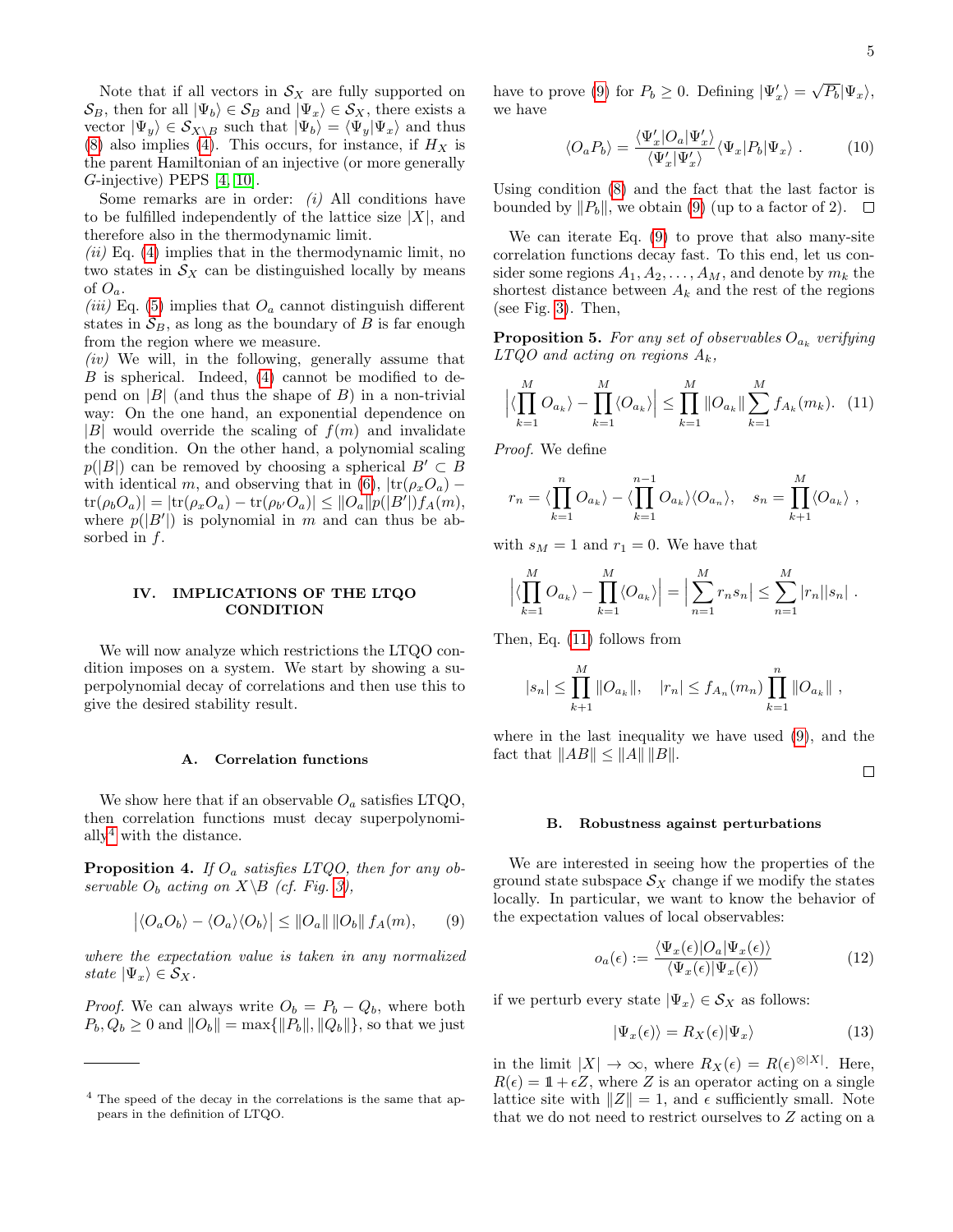single lattice site; in fact, we can always group spins into bigger spins and assume Z acts on a single spin of the new lattice. Recall that these were exactly the natural perturbations in the context of PEPS.

For simplicity in the notation we will restrict to the case of translational invariant perturbations, but the results hold true with the same proofs in the case of a site-dependent perturbation of the form  $\otimes_{i \in X} R_i(\epsilon) |\Psi\rangle$ .<sup>[5](#page-5-0)</sup>

We will now show that LTQO implies robustness for local observables: If the observable  $O_a$  satisfies LTQO,  $o_a(\epsilon)$  is continuous at  $\epsilon = 0$ , and its first derivative at that point is finite. Moreover, if not only the observable  $O_a$  but also the single site region satisfies LTQO, then all higher order derivatives are also finite at  $\epsilon = 0$ .

**Proposition 6.** If the observable  $O_a$  satisfies LTQO, then  $o_a(\epsilon)$  is continuous at  $\epsilon = 0$ . More specifically, there exists a function  $k_A(\epsilon) \to 0$  (as  $\epsilon \to 0$ ) which is independent of  $|X|$ , such that

$$
|o_a(\epsilon) - o_a(0)| \leq ||O_a|| k_A(\epsilon)
$$

for all lattice sizes larger than some  $|X_{\epsilon}|$ .

Proof. The idea of the proof is to decompose the perturbation  $R_X(\epsilon)$ , Eq. [\(13\)](#page-4-5), into two parts: One part is far away from  $O_a$  and can thus be dealt with using LTQO, while the other part can be bounded directly as it only acts on a restricted region.

We start by choosing a number  $m := m(\epsilon)$  and a region  $B_m \supset A$ , such that the distance between A and  $\partial B_m$  is *m*. Define  $|\Psi'_x(\epsilon)\rangle = R_{X\setminus B_m}(\epsilon)|\Psi_x(0)\rangle$ , i.e.,  $|\Psi_x(0)\rangle$  is only modified outside of region  $B_m$ . From now on we will omit the dependence of all the states and operators on  $\epsilon$  to facilitate reading. We write the numerator of [\(12\)](#page-4-6) as

$$
\langle \Psi_x | O_a | \Psi_x \rangle = \langle \Psi'_x | O_a | \Psi'_x \rangle + \langle \Psi'_x | T_a | \Psi'_x \rangle , \qquad (14)
$$

where  $T_a = R_{B_m}^{\dagger} O_a R_{B_m} - O_a$ . In the same way, we replace the denominator by

$$
\langle \Psi_x | \Psi_x \rangle = \langle \Psi'_x | \Psi'_x \rangle + \langle \Psi'_x | S_a | \Psi'_x \rangle , \qquad (15)
$$

where  $S_a = R_{B_m}^{\dagger} R_{B_m} - 1$ . With simple manipulations, we write

<span id="page-5-1"></span>
$$
|o_a(\epsilon) - o_a(0)| \le \left| \frac{\langle \Psi_x' | O_a | \Psi_x' \rangle}{\langle \Psi_x' | \Psi_x' \rangle} - o_a(0) \right| + h(\epsilon) , \quad (16)
$$

where

$$
h(\epsilon) = \frac{\|O_a\| \|S_a\| + \|T_a\|}{1 - \|S_a\|} \ . \tag{17}
$$

In order to bound this term, we write  $T_a = (R_{B_m} 1\text{)}^{\dagger}O_a(R_{B_m} - 1\!\!1) + (R_{B_m} - 1\!\!1)^{\dagger}O_a + O_a(R_{B_m} - 1\!\!1),$  so that

$$
||T_a|| \le ||O_a|| ||R_{B_m} - 1|| (2 + ||R_{B_m} - 1||) . \qquad (18)
$$

The same bound applies to  $||S_a||$  when replacing  $||O_a||$  by 1. Using the binomial expansion of  $R_{B_m}$ , we have

$$
||R_{B_m} - 1|| \le (1 + |\epsilon|)^{(|A| + 2m)^2} - 1 , \qquad (19)
$$

where we have used that  $|B_m| \leq (|A| + 2m)^2$ . Choosing  $m(\epsilon) = |\epsilon|^{-1/2+x}$  with  $x \in (0,1/2)$ , we have  $||R_{B_m}-1|| \to$ 0 in the limit  $\epsilon \to 0$ , and thus  $h(\epsilon) \to 0$ . Finally, using [\(8\)](#page-3-6) we can bound the first term of [\(16\)](#page-5-1) by  $||O_a||f_A(m)$ , which vanishes in that limit as well.  $\Box$ 

**Proposition 7.** If an observable  $O_a$  satisfies LTQO, then  $d\sigma_a(\epsilon)/d\epsilon$  is finite at  $\epsilon = 0$ . Formally, the limit

$$
\lim_{|X| \to \infty} \left. \frac{d o_a(\epsilon)}{d \epsilon} \right|_{\epsilon=0}
$$

exists and is finite.

*Proof.* In order to determine  $o'_a = d o_a(\epsilon)/d\epsilon$  at  $\epsilon = 0$ , we first have to take the derivative of  $|\Psi(\epsilon)\rangle$  as given in [\(13\)](#page-4-5). We split  $o'_a$  into two parts: (i) one part corresponding to the derivative involving lattice sites included in A;  $(ii)$  the rest. The first is obviously finite. The second can be written as  $\tilde{o}'_a$  where

$$
\tilde{o}_a(\epsilon) = \frac{\langle \Psi_x | \tilde{R}(\epsilon) O_a | \Psi_x \rangle}{\langle \Psi_x | \tilde{R}(\epsilon) | \Psi_x \rangle} \tag{20}
$$

with  $\tilde{R}(\epsilon) = (\mathbb{1} + \epsilon W)^{\otimes |X \setminus A|}$  and  $W = Z + Z^{\dagger} + \epsilon Z^{\dagger} Z$ . Taking the derivative and setting  $\epsilon = 0$  we obtain

$$
\tilde{o}'_a = \sum_{n \notin A} \left[ \langle W_n O_a \rangle - \langle W_n \rangle \langle O_a \rangle \right],\tag{21}
$$

where the sum is extended to all sites not belonging to  $A$ ,  $W_n$  denotes  $W$  acting on site  $n$ , and the expectation values are taken in the (normalized) state  $|\Psi_x\rangle$ . Using that the correlation functions decay faster than any polynomial, Eq. [\(9\)](#page-4-3), the sum converges in the limit  $|X| \to \infty$ .  $\Box$ 

One can extend the proof to any higher order derivative.

<span id="page-5-2"></span>**Proposition 8.** If both an observable  $O_a$  and the single site region satisfy LTQO, then

$$
\lim_{|X| \to \infty} \frac{d^n o_a(\epsilon)}{d\epsilon^n} \Big|_{\epsilon=0} \tag{22}
$$

exists and is finite.

<span id="page-5-0"></span><sup>5</sup> There is another motivation for this type of perturbation that goes beyond PEPS. Imagine each spin is weakly coupled to a local environment. After the action of the noise for time  $\epsilon$ , the system is in a convex combination of states of the form  $\otimes_{i\in X} R_i(\epsilon) |\Psi\rangle$ , where each  $R_i(\epsilon)$  is  $\epsilon$ -close to the identity. Hence, LTQO implies that the system is also stable against this type of dissipative noise.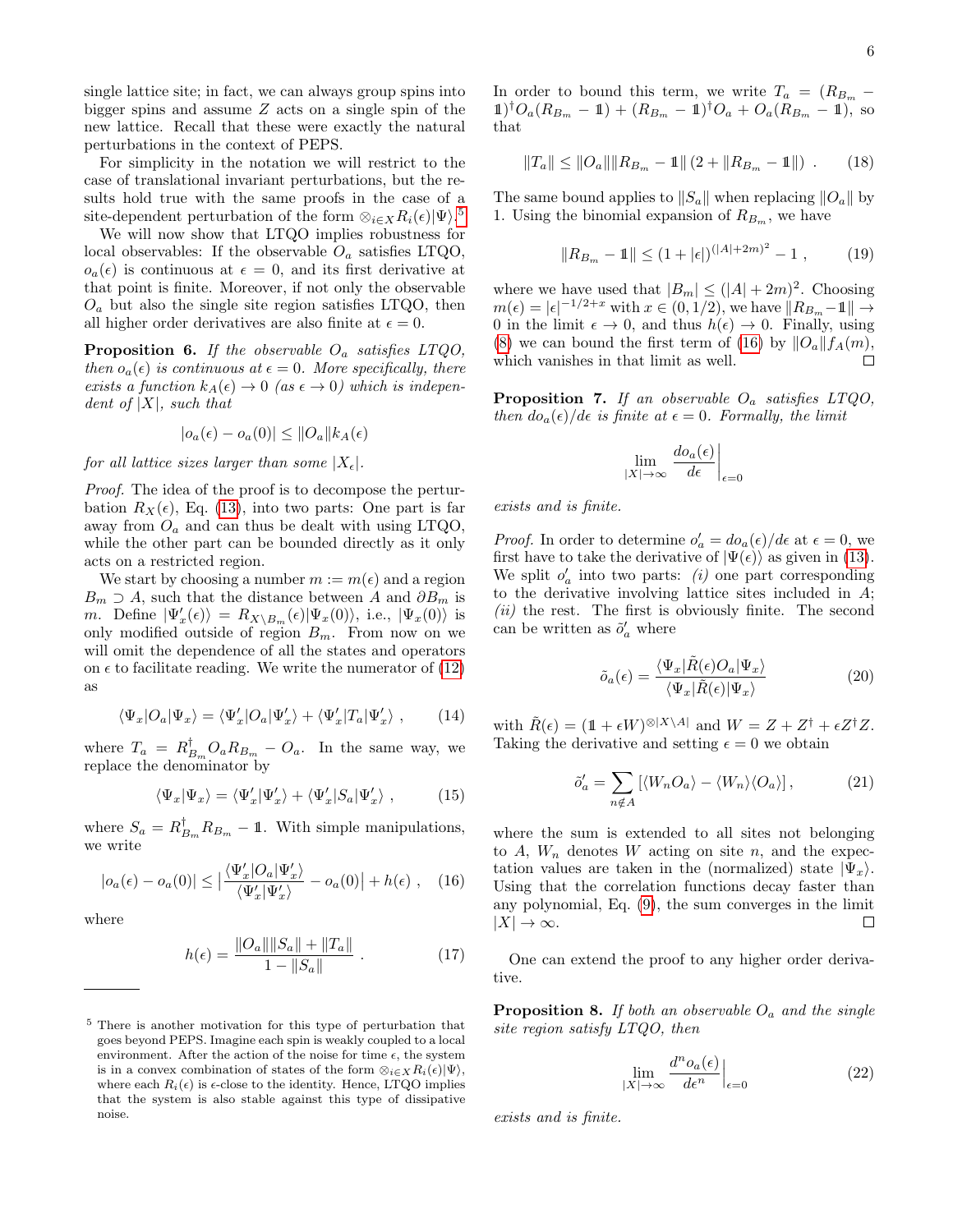The proof is analogous to the one above, although a bit more involved. It relies again on the fact that connected correlation functions decay sufficiently fast, Eq. [\(11\)](#page-4-4).

Note that to prove the finiteness of the derivatives, we only use the decay of the correlation functions. The full power of the LTQO condition is only used directly in the continuity proof. This is a formal proof in this context that with exponential decay of correlations, one can only expect first order or infinite-order phase transitions. Having LTQO rules out the first-order ones.

If we do not have LTQO for the single site region and we have it only for a particular observable  $O_a$ , we cannot guarantee Proposition [8](#page-5-2) to hold. In this case, we can only deduce continuity and bounded first derivative. This rules out first and second order phase transitions witnessed by  $O_a$ , but leaves open the possibility of higherorder ones. Finally, note that only the weakest condition [\(8\)](#page-3-6) has been used for the proofs in this section.

# V. LTQO IN PEPS

We have seen that LTQO ensures stability for PEPS under a class of natural perturbations. In this Section, we will analyze how to detect LTQO in PEPS, and discuss PEPS-specific implications of the stability condition.

### A. Detecting LTQO in PEPS

Consider a translationally invariant PEPS  $|\Psi_x\rangle$  (see upper-left part of Fig. [4\)](#page-6-0) with some boundary condition (which by the very definition of LTQO will play no role). The PEPS is fully characterized by a tensor A with some physical index  $n = 1, \ldots, d$  and auxiliary indices  $\alpha_k = 1, \ldots, D$ , where d is the dimension of the spin and D the *bond dimension*. In order to investigate the LTQO property for this state, we consider an observable  $O_1$ , with  $||O_1|| = 1$ , acting on the central spin in the figure, which we will call spin 1; note that we can always block spins such that the operator  $O_1$  only acts on a single effective spin. We now define a onedimensional structure of tensors by layer-wise blocking tensors around spin 1: The first tensor corresponds to spin 1 itself. The second is obtained by contracting all tensors around spin 1 (marked green in Fig. [4\)](#page-6-0). The third one contains those next to the previous layer (marked violet in Fig. [4\)](#page-6-0), and so on. The resulting chain of tensors is represented in the lower-left part of Fig. [4.](#page-6-0) We denote them by  $B[1], B[2], \ldots, B[m]$ , where the dimensions of the physical and the auxiliary indices now grow with the layer m. That is, in this representation the PEPS  $|\Psi_x\rangle$ has the form of a (non translationally invariant) matrix product state (MPS).

Let us now consider a region  $B$  in the original lattice centered around spin 1, containing layers 1 to  $m$ . Any state  $|\Psi_b\rangle \in \mathcal{S}_B$  can be obtained by contracting those layers with an arbitrary tensor on its boundary (see upper-



<span id="page-6-0"></span>FIG. 4. Verifying LTQO in PEPS. Left: By consecutively blocking regions around the central spin, we can map the PEPS onto a one-dimensional Matrix Product State (MPS). Right: The effect of the boundary condition (dark blue) on the central spin can be mapped to an eigenvalue problem for the transfer operators of the one-dimensional chain (see text).

right part of Fig. [4\)](#page-6-0). In terms of the MPS representation (lower part), this just corresponds to contracting a vector with the auxiliary index on the right. Thus,

$$
|\Psi_R\rangle_B = \sum_{n_1,\dots,n_m} (B[1]^{n_1}|\cdots B[m]^{n_m} |R\rangle |n_1,\dots,n_m\rangle
$$

where  $B[k]^n$  are  $D_{k-1} \times D_k$  matrices, and  $|B[1]^n$ ) and  $|R\rangle$  are vectors of dimensions  $D_1$  and  $D_m$ , respectively (we have used curly brackets to denote vectors acting on the auxiliary indices, in order to avoid confusion with the physical spin degrees of freedom). As it is standard in MPS theory, in order to determine expectation values of local observables acting on spin 1, it is convenient to define the following completely positive maps:

$$
\mathcal{E}_1(X) = \sum_{i_1, j_1} |B^{j_1}\rangle\langle j_1|X|i_1\rangle\langle B^{i_1}|,
$$
  

$$
\mathcal{E}_n(X) = \sum_{i_n} B^{i_n \dagger} X B^{i_n}
$$

for  $n = 2, \ldots, m$ , as well as,

$$
\mathcal{M}_m=\mathcal{E}_m\circ\ldots\mathcal{E}_2\circ\mathcal{E}_1.
$$

We can thus write:

<span id="page-6-1"></span>
$$
\frac{\langle \Psi_R | O_1 | \Psi_R \rangle}{\langle \Psi_R | \Psi_R \rangle} = \frac{(R | \mathcal{M}_m(O_1) | R)}{(R | \mathcal{M}_m(1) | R)} . \tag{23}
$$

We will have LTQO for  $O_1$  whenever this quantity becomes independent of the vector  $|R\rangle$  in the limit  $m \to \infty$ via a rapidly decaying function  $f(m)$ .

In order to numerically verify the presence of LTQO using Eq. [\(23\)](#page-6-1), one finds the maximum and minimum generalized eigenvalues  $\lambda(O_1)$  of the eigenvalue equation

$$
\mathcal{M}_m(O_1)|R) = \lambda(O_1)\mathcal{M}_m(\mathbb{1})|R) ,
$$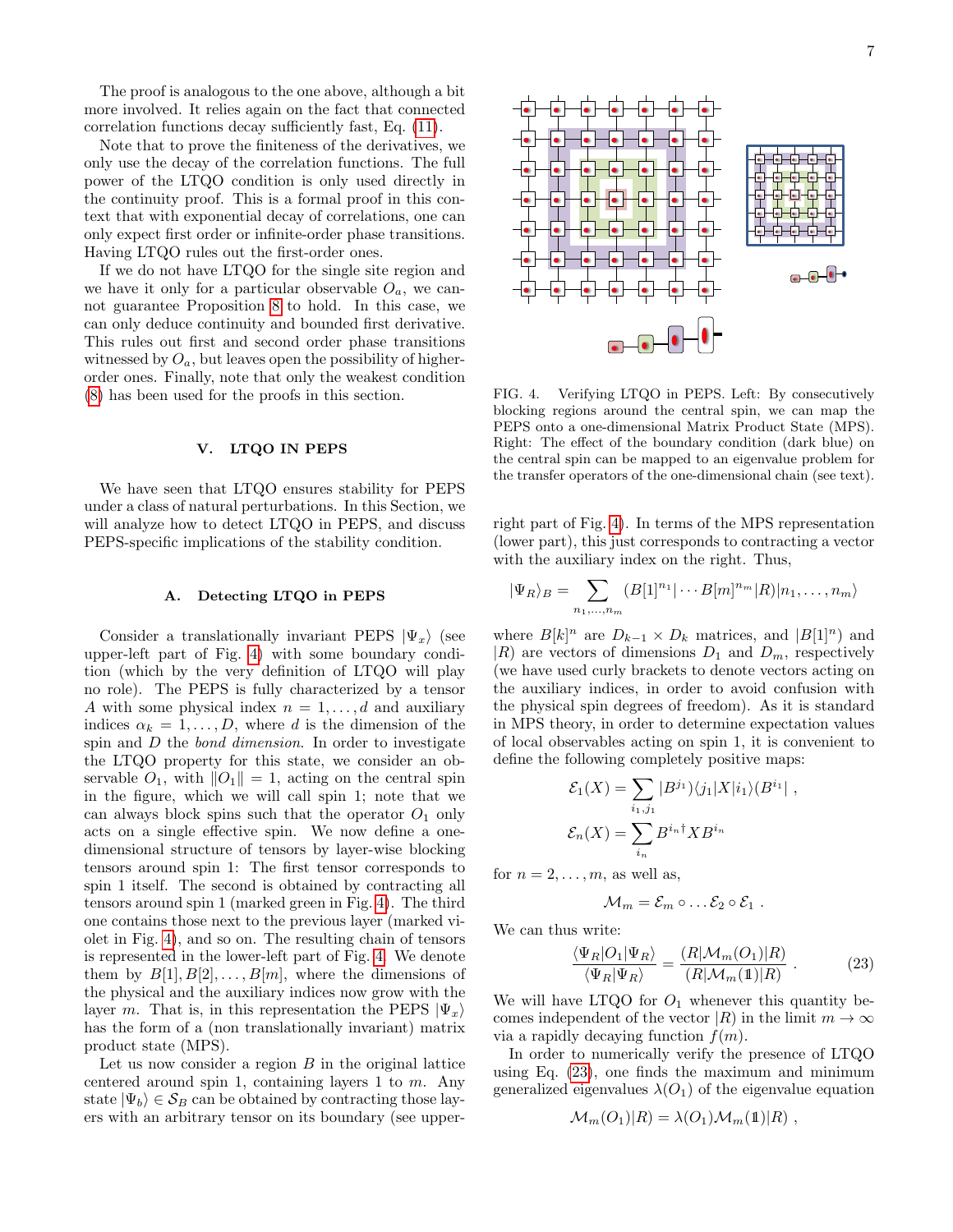which can be done using Lanczos methods, together with approximate contraction of the quasi-1D tensor network. Defining

$$
\epsilon_m = \lambda_{\max}(O_1) - \lambda_{\min}(O_1),
$$

we then have

$$
\Big|\frac{\langle\Psi_R|O_1|\Psi_R\rangle}{\langle\Psi_R|\Psi_R\rangle}-\frac{\langle\Psi_S|O_1|\Psi_S\rangle}{\langle\Psi_S|\Psi_S\rangle}\Big|\leq\epsilon_m
$$

and thus, it only remains to check that  $\epsilon_m$  decays sufficiently fast with  $m<sup>6</sup>$  $m<sup>6</sup>$  $m<sup>6</sup>$ 

# B. Implications of LTQO for PEPS simulations

If a PEPS possesses LTQO for a certain local observable  $O_1$ , this implies that in order to compute expectation values of  $O_1$ , we can choose any boundary condition  $|R\rangle$ we like; in particular, we can choose  $|R\rangle$  to be a product state. If the boundary is at a distance  $m$  from the observable, this implies that the boundary as seen by the observable is a Matrix Product Operator (MPO) with bond dimension  $D^{2m}$  (obtained by blocking the tensors in Fig. [4](#page-6-0) in radial slices). In particular, if  $f(m) = O(e^{-\alpha m})$ , then the bond dimension required to compute the value of  $\langle O_1 \rangle$  in the thermodynamic limit up to precision  $\epsilon$  scales polynomially in  $1/\epsilon$ . Thus, LTQO provides a formal justification of the approximate PEPS contraction scheme in which the boundary is approximated by an MPO at every step [\[15\]](#page-9-11).

# VI. STABILITY OF LTQO

In this Section, we prove that in the presence of a spectral gap, the LTQO condition for a system can only disappear when closing the (local) gap. This is important since it allows us to infer LTQO for a whole neighborhood of systems rather than only for isolated points in Hamiltonian space.

Given a system  $H_X = \sum_{x \in X} h_x$ , we say that it has local gap if there exists a constant  $\gamma > 0$  such that for all |X| and all spherical regions  $R \subset X$ , the Hamiltonian  $H_R = \sum_{x \in R} h_x$  has a spectral gap at least  $\gamma$  above the ground state energy.

<span id="page-7-2"></span>**Theorem 9.** Consider a Hamiltonian  $H_X = \sum_x h_x$ which is short ranged and frustration free<sup>[7](#page-7-1)</sup> (but not necessary translationally invariant), and let  $\epsilon_r > 0$  for all  $x \in X$ . Assume that (i) the system  $H_X$  has LTQO with some superpolynomially decaying function  $\hat{f}(m)$ ; (ii) for all  $0 \leq \delta_x \leq \epsilon_x$ , the perturbed Hamiltonian

<span id="page-7-3"></span>
$$
H_X^{\vec{\delta}} = \sum_x h_x + \delta_x k_x \tag{24}
$$

has uniform (in  $\delta$ ) local gap and  $k_x$  acts on the same sites as  $h_x$ , where we assume  $||h_x||, ||k_x|| \leq 1$  for all x. Then, the perturbed system  $H_X^{\vec{\epsilon}}$  has LTQO.

It is crucial for the proof that we assume LTQO for the whole system, and not just for a particular region or observable.

To prove the result, we will use the following result from Ref. [\[16\]](#page-9-12).

<span id="page-7-4"></span>**Lemma 10.** (Theorem 3.4 in [\[16\]](#page-9-12)) Let Y be any region of a system X and  $Y_R$  the region enlarged by sites at dis $tance \leq R from Y$ . Consider a smooth path of Hamiltonians on X,  $H(s) = H_0 + \Phi(s)$ ,  $0 \le s \le 1$ , with uniformly bounded local terms, bounded derivatives, and a uniform lower bound on the spectral gap, and for which  $\Phi(s)$  is supported on Y. Let  $P_0$  and  $P_1$  be the projector onto the ground space of  $H(0)$  and  $H(1)$ , respectively. Then, there exists a unitary operation  $V_R$  acting on  $Y_R$  such that (in operator norm)

$$
||P_0 - V_R P_1 V_R^{\dagger}|| \le \tilde{f}(R) ,
$$

where  $\tilde{f}(m)$  decays superpolynomially.

Note that it will be decisive that the Lemma makes no assumption about the rank of  $P_0$  and  $P_1$ .

Proof of Theorem [9.](#page-7-2) In order to prove LTQO for the deformed system [\(24\)](#page-7-3), we consider a spherical region A and subsequently add concentric rings  $B, C, D$ , such that their boundaries are separated by  $\frac{m}{3}$ . We denote the union of the regions  $A, B, C, D$  by Y, and the projector onto the ground space of the original Hamiltonian  ${\cal H}_X$  in region  $Y$  by  $P$ .

Let  $P^{AB}$  denote the projection onto the ground space of Hamiltonian

$$
H_{AB}^{\vec{\delta}} = \sum_{x \in X} h_x + \sum_{x \in A, B} \delta_x k_x ,
$$

i.e., where the perturbation only acts in regions A and B. Since we assume a local gap in the theorem, Lemma [10](#page-7-4) implies the existence of a unitary  $V_{ABC}$  (supported on regions  $A, B, C$  such that

<span id="page-7-5"></span>
$$
||P^{AB} - V_{ABC}PV_{ABC}^{\dagger}|| \le \tilde{f}(\frac{m}{3}) .
$$
 (25)

<span id="page-7-0"></span> $^6$  Note that  $\epsilon_m$  depends on the chosen observable. If we want to check LTQO for the one-site region, we have to maximize  $\epsilon_m$ among all possible observables  $O_1$  with  $||O_1|| = 1$ .

<span id="page-7-1"></span><sup>7</sup> Though we assume it for simplicity, the hypothesis of frustration freeness can be relaxed. The notion of LTQO for frustrated Hamiltonians with a low-energy subspace of energy-splitting  $\epsilon$ separated by a uniform gap  $\gamma \gg \epsilon$  from the rest of the spectrum,

is well-defined if one assumes the existence of subregions with low-energy subspaces separated by local-gaps to the rest of the spectrum. In that case, LTQO is defined with respect to the projections onto the local, low-energy subspaces with energy below  $\epsilon$ , instead of the exact groundstate subspace of frustration-free Hamiltonians.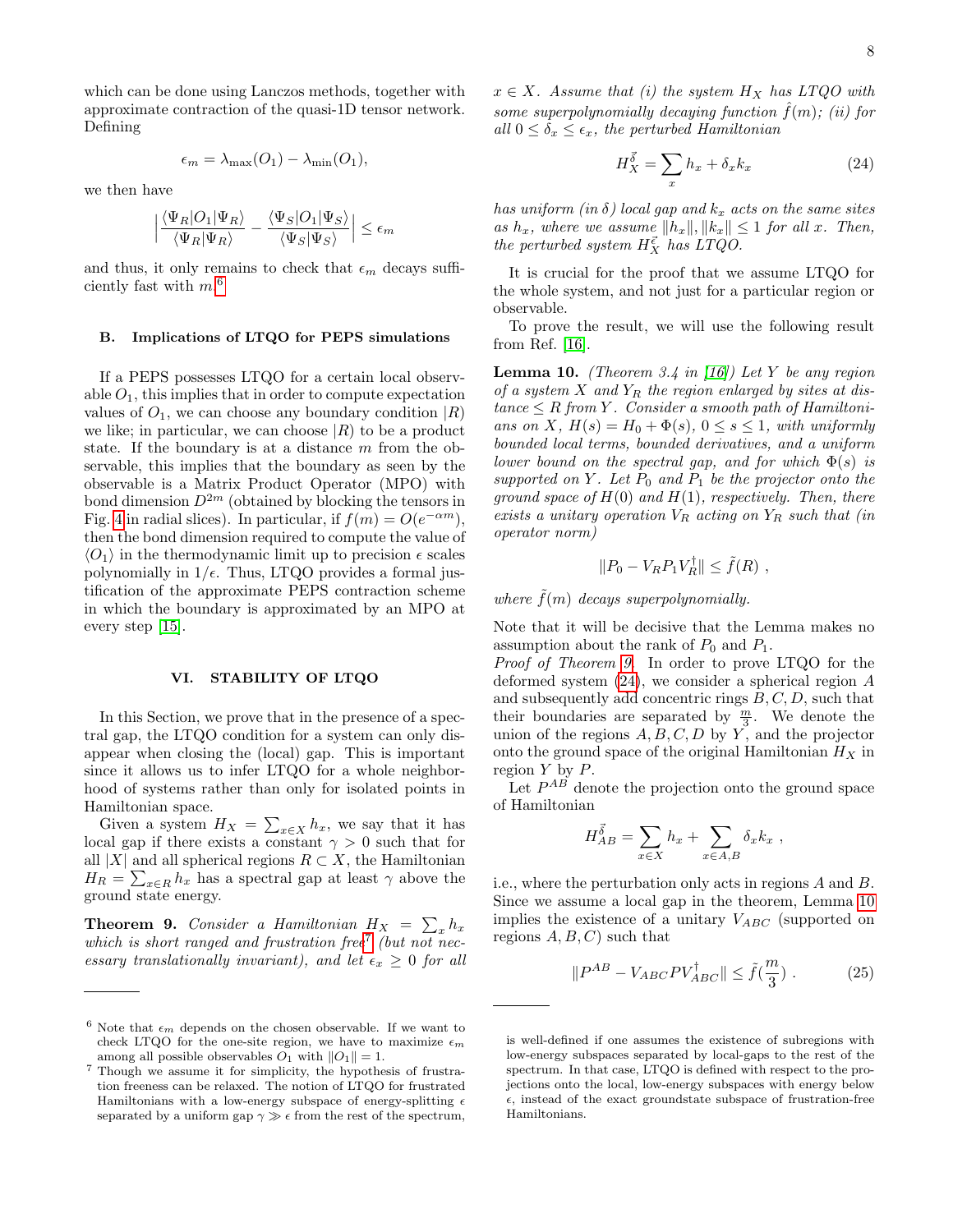Using successive triangle inequalities, the submultiplica- tivity and unitary invariance of the operator norm, and

Eq. [\(25\)](#page-7-5), we find (with  $c = \frac{\text{tr}PV_{ABC}^{\dagger}OAVA_{ABC}}{\text{tr}P})$ 

$$
\|P^{AB}O_{A}P^{AB}-cP^{AB}\|\leq\|V_{ABC}PV_{ABC}^{\dagger}O_{A}V_{ABC}PV_{ABC}^{\dagger}-cV_{ABC}PV_{ABC}^{\dagger}\|+3\|O_{A}\|\tilde{f}(\frac{m}{3})\;.
$$

The left part can be further bounded using the LTQO condition for  $H_X$  which says that  $||PO_{ABC}P - c'P|| \le$  $\hat{f}(\frac{m}{3})$  || $O_{ABC}$  || for all  $O_{ABC}$  supported in the union of regions  $A, B, C$  (in particular for  $O_{ABC} = V_{ABC}^{\dagger} O_A V_{ABC}$ ), where  $c' = \frac{\text{tr }PO_{ABC}}{\text{tr }P} \equiv c$ , which yields

$$
\|P^{AB}O_{A}P^{AB}-cP^{AB}\|\leq \|O_{A}\|\widehat{f}(\frac{m}{3})+3\|O_{A}\|\widetilde{f}(\frac{m}{3})\leq 4\|O_{A}\|f(\frac{m}{3})\;,
$$

where f is a superpolynomially decaying upper bound to  $\tilde{f}$  and  $\hat{f}$ .

Another application of Lemma [10](#page-7-4) proves the existence of a unitary  $V_{BCD}$  such that

$$
\|P^{ABCD} - V_{BCD}P^{AB}V_{BCD}^{\dagger}\| \le f(\frac{m}{3})\;,
$$

where  $P^{ABCD}$  is the projector onto the ground space of  $H_X^{\vec{\delta}}$ . Again,

$$
|P^{ABCD}O_{A}P^{ABCD} - cP^{ABCD}|| \leq ||V_{BCD}P^{AB}V_{BCD}^{\dagger}O_{A}V_{BCD}P^{AB}V_{BCD}^{\dagger} - cV_{BCD}P^{AB}V_{BCD}^{\dagger}|| + 3||O_{A}||f(\frac{m}{3}).
$$

Since in the first term on the r.h.s.,  $O_A$  commutes with  $V_{BCD}$ ,  $V_{BCD}^{\dagger}$  cancels, and we find (using unitary invariance of the norm)

$$
||P^{ABCD}O_A P^{ABCD} - cP^{ABCD}|| \le ||P^{AB}O_A P^{AB} - cP^{AB}|| + 3||O_A||f(\frac{m}{3}) \le 7||O_A||f(\frac{m}{3}),
$$

with c defined as above. Using the characterization given in Corollary 3 of Ref. [\[1\]](#page-8-0), one can see that the actual value of the constant c plays no role in the definition of  $LTQO$ , and therefore, we have shown LTQO for the perturbed system.

 $\overline{\phantom{a}}$ 

This result can be used to construct new examples of systems verifying LTQO. For instance, it is shown in [\[8,](#page-9-4) Appendix E] that if we start with a system with LTQO and made out of commuting terms (such as the toric code or quantum double models), small perturbations of the type [\(3\)](#page-2-5) verify the hypothesis of the theorem. In this way, we can give the first 2D examples of systems with non-commuting Hamiltonians satisfying LTQO.

### VII. CONCLUSIONS

In this paper, we have analyzed the stability of a PEPS under physical perturbations to the local tensor which defines it. We have shown how restricting the LTQO condition [\[1\]](#page-8-0) to particular observables and regions gives a checkable criterion which makes this assignment between the PEPS and the local tensor robust. This robust-

ness translates then to any situation in which this assignment is exploited, with examples ranging from classifying quantum phases in locally interacting spin systems [\[4,](#page-9-1) [8\]](#page-9-4) to approximating numerically ground states of 2D local Hamiltonians [\[17\]](#page-9-13).

### Acknowledgments

<span id="page-8-1"></span>We are indebted to Frank Verstraete for many useful comments on this work. JIC acknowledges support by the EU project AQUTE, the DFG SFB 631 and Exzellenzcluster NIM, and Catalunya Caixa. SM acknowledges funding provided by the Institute for Quantum Information and Matter, an NSF Physics Frontiers Center with support of the Gordon and Betty Moore Foundation through grant GBMF1250 and by the AFOSR grant FA8750-12-2-0308. DPG acknowledges support from Spanish grants MTM2011-26912 and QUITEMAD, and European CHIST-ERA project CQC. NS acknowledges support by the Alexander von Humboldt foundation.

<span id="page-8-0"></span><sup>[1]</sup> S. Michalakis and J. Pytel, (2011), [arXiv:1109.1588.](http://arxiv.org/abs/1109.1588) [2] S. Bravyi, M. Hastings, and S. Michalakis, J. Math. Phys. 51, 093512 (2010), [arXiv:1001.0344.](http://arxiv.org/abs/1001.0344)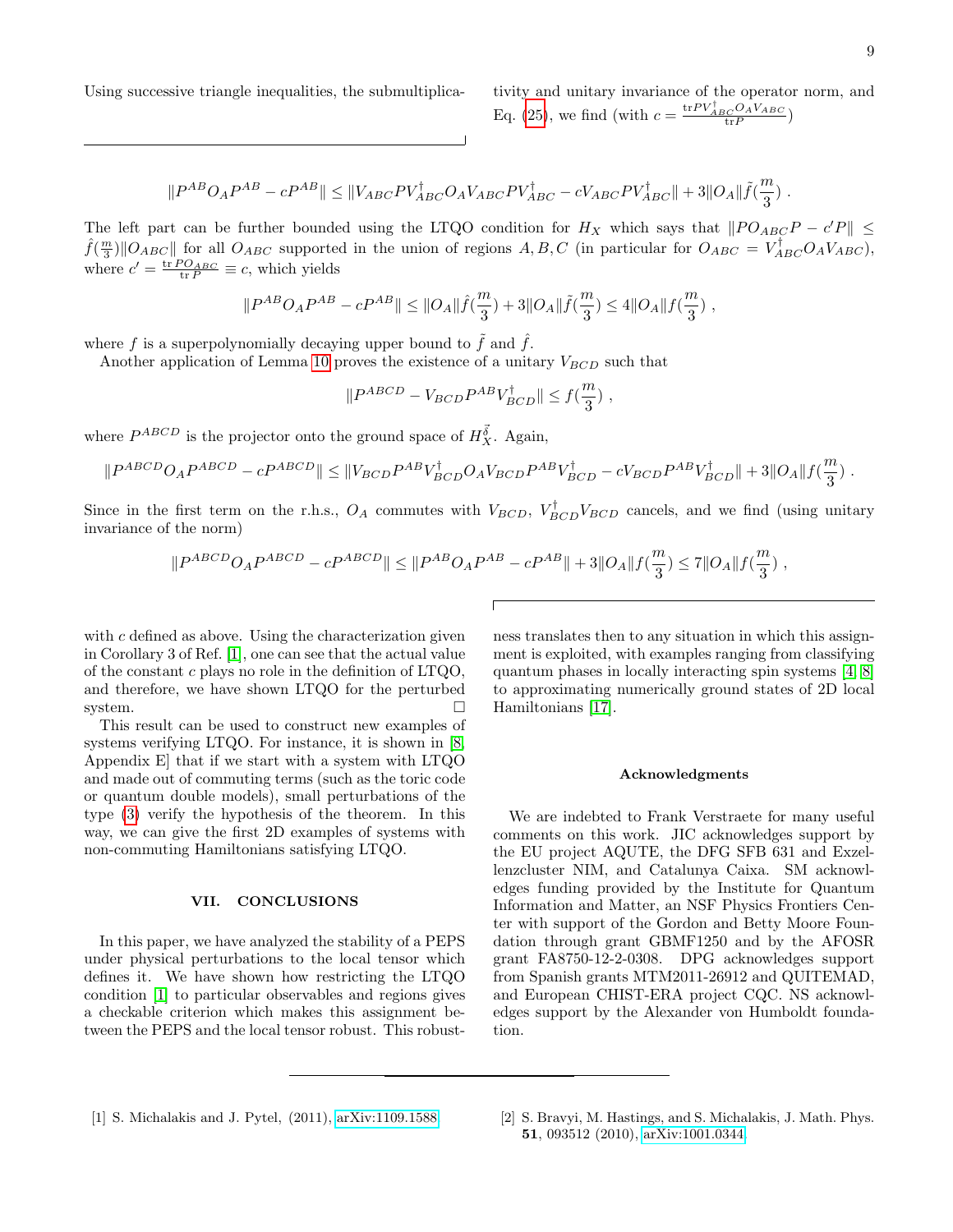- <span id="page-9-0"></span>[3] S. Bravyi and M. B. Hastings, Commun. Math. Phys. 307, 609 (2011), [arXiv:1001.4363.](http://arxiv.org/abs/1001.4363)
- <span id="page-9-1"></span>[4] N. Schuch, I. Cirac, and D. Pérez-García, Ann. Phys. 325, 2153 (2010), [arXiv:1001.3807.](http://arxiv.org/abs/1001.3807)
- <span id="page-9-2"></span>[5] D. Perez-Garcia, M. Sanz, C. E. Gonzalez-Guillen, M. M. Wolf, and J. I. Cirac, New J. Phys. 12, 025010 (2010), arXiv.org:0908.1674.
- <span id="page-9-3"></span>[6] F. Pollmann, A. M. Turner, E. Berg, and M. Oshikawa, Phys. Rev. B 81, 064439 (2010), [arXiv:0910.1811.](http://arxiv.org/abs/0910.1811)
- [7] X. Chen, Z. Gu, and X. Wen, Phys. Rev. B 83, 035107 (2011), [arXiv:1008.3745.](http://arxiv.org/abs/1008.3745)
- <span id="page-9-4"></span>[8] N. Schuch, D. Perez-Garcia, and I. Cirac, Phys. Rev. B 84, 165139 (2011), [arXiv:1010.3732.](http://arxiv.org/abs/1010.3732)
- <span id="page-9-5"></span>[9] X. Chen, Z.-X. Liu, and X.-G. Wen, Phys. Rev. B 84, 235141 (2011), [arXiv:1106.4752.](http://arxiv.org/abs/1106.4752)
- <span id="page-9-6"></span>[10] D. Perez-Garcia, F. Verstraete, J. I. Cirac, and M. M. Wolf, Quantum Inf. Comput. 8, 0650 (2008), [arXiv:0707.2260.](http://arxiv.org/abs/0707.2260)
- <span id="page-9-7"></span>[11] C. Fernández-González, N. Schuch, M. M. Wolf, J. I. Cirac, and D. Pérez-García, Phys. Rev. Lett. 109, 260401 (2012), [arXiv:1111.5817.](http://arxiv.org/abs/1111.5817)
- <span id="page-9-8"></span>[12] C. Fernandez-Gonzalez, N. Schuch, M. M. Wolf, J. I. Cirac, and D. Perez-Garcia, (2012), [arXiv:1210.6613.](http://arxiv.org/abs/1210.6613)
- <span id="page-9-10"></span>[13] D. Perez-Garcia, F. Verstraete, M. M. Wolf, and J. I. Cirac, Quant. Inf. Comput. 7, 401 (2007), [quant](http://arxiv.org/abs/quant-ph/0608197)[ph/0608197.](http://arxiv.org/abs/quant-ph/0608197)
- <span id="page-9-9"></span>[14] N. Schuch, D. Poilblanc, J. I. Cirac, and D. Pérez-García, Phys. Rev. B 86, 115108 (2012), [arXiv:1203.4816.](http://arxiv.org/abs/1203.4816)
- <span id="page-9-11"></span>[15] F. Verstraete and J. I. Cirac, (2004), [cond-mat/0407066.](http://arxiv.org/abs/cond-mat/0407066)
- <span id="page-9-12"></span>[16] S. Bachmann, S. Michalakis, B. Nachtergaele, and R. Sims, Commun. Math. Phys. 309, 835 (2012), [arXiv:1102.0842.](http://arxiv.org/abs/1102.0842)
- <span id="page-9-13"></span>[17] J. Jordan, R. Orus, G. Vidal, F. Verstraete, and J. I. Cirac, Phys. Rev. Lett. 101, 250602 (2008), [cond](http://arxiv.org/abs/cond-mat/0703788)[mat/0703788.](http://arxiv.org/abs/cond-mat/0703788)
- <span id="page-9-14"></span>[18] M. Sanz, D. Perez-Garcia, M. M. Wolf, and J. I. Cirac, IEEE Trans. Inf. Theory 56, 4668 (2009), [arXiv:0909.5347.](http://arxiv.org/abs/0909.5347)
- <span id="page-9-15"></span>[19] M. Fannes, B. Nachtergaele, and R. F. Werner, Commun. Math. Phys. 144, 443 (1992).
- <span id="page-9-17"></span>[20] M. B. Hastings and X. Wen, Phys. Rev. B 72, 045141 (2005), [cond-mat/0503554.](http://arxiv.org/abs/cond-mat/0503554)

### Appendix A: LTQO for injective MPS

In this appendix, we give a formal proof of the following theorem:

# <span id="page-9-16"></span>Theorem 11. Parent Hamiltonians of translationally invariant, injective MPS satisfy LTQO.

Among MPS experts the above result has been known for some time, but we think that a rigorous proof would illuminate some of the key aspects of LTQO as it relates to the concept of insensitivity of the bulk to boundary conditions. Before proving the result, we recall the requisite basic machinery from the MPS literature. In particular, we note that a translationally invariant MPS is equivalent to a 1D PEPS. It is, hence, given by a collection of  $D \times D$  matrices  $(A_i)_{i=1}^d$ , with d the local physical dimension. Since contraction in this case reduces to matrix multiplication, for each chain with  $N$  spins, the MPS reads:

An MPS is called injective if there exists a length 
$$
R \geq 1
$$
, such that the map

$$
K_R(X): X \mapsto \sum_{i_1,\dots,i_R=1}^d \text{tr}(XA_{i_1}\cdots A_{i_R})|i_1\cdots i_R\rangle
$$

is injective. The minimal such  $R$  is called the injectivity length. By the quantum Wielandt inequality of [\[18\]](#page-9-14), the injectivity length is known to be upper-bounded by  $(D^2-d+1)D^2$ . Hence by blocking at most  $(D^2-d+1)D^2$ spins we can assume without loss of generality that  $R = 1$ . Injective MPS are the unique ground states of their parent Hamiltonians [\[13,](#page-9-10) [19\]](#page-9-15), which have a uniform gap above the ground state [\[19\]](#page-9-15). Moreover, parent Hamiltonians of injective MPS also verify the local-gap condition of  $[1]$ . That is, for any region of L consecutive spins, the Hamiltonian  $H_L = \sum_{i=1}^{L-1} h_{i,i+1}$ , whose groundstate subspace is

$$
ker(H_L) = \{K_L(X)|X \in M_{D \times D}\},\
$$

has a uniform (in  $L$ ) spectral gap [\[19\]](#page-9-15). This allows us to conclude from Theorem [11](#page-9-16) and the main result in [\[1\]](#page-8-0) that:

Corollary 12. Parent Hamiltonians of translationally invariant, injective MPS have a stable spectral gap against arbitrary quasi-local perturbations.

Note that the above corollary combined with the quasiadiabatic continuation technique [\[16,](#page-9-12) [20\]](#page-9-17) implies stability of the groundstate subspace with respect to properties of local observables.

To show Theorem [11,](#page-9-16) we will rely on the canonical form of MPS stated in [\[13\]](#page-9-10). Any injective MPS can be represented by a set of  $D \times D$  matrices  $\{A_i\}_{i=1}^d$ , such that the completely-positive and trace-preserving map  $\mathcal E$ given by  $\mathcal{E}(X) = \sum_{i=1}^d A_i X A_i^{\dagger}$ , has a non-degenerate eigenvalue of modulus 1 corresponding to  $\Lambda$ , where  $\Lambda$  is a diagonal, positive, full-rank matrix with  $tr(\Lambda) = 1$ . If we denote the second largest (in magnitude) eigenvalue of  $\mathcal E$  as  $\lambda_2$ , then it follows that the map  $\mathcal E$  has a spectral gap given by  $1 - |\lambda_2|$ .

Proof of Theorem [11.](#page-9-16) We consider a region B with spins  $1, \ldots, 2m+l$  and region A with spins  $m+1, \ldots, m+l$  as well as an unnormalized ground state of  $H_B$  given by X:

$$
|\psi_X\rangle = \sum_{i_1,\ldots,i_{2m+l}=1}^d \text{tr}(XA_{i_1}\cdots A_{i_{2m+l}})|i_1\cdots i_{2m+l}\rangle.
$$

To show LTQO it is enough to prove that for any observable  $O<sub>A</sub>$  acting on region A:

$$
\left| \frac{\langle \psi_X | O_A | \psi_X \rangle}{\langle \psi_X | \psi_X \rangle} - \text{tr}(\mathcal{E}_{O_A}(\Lambda)) \right| \leq ||O_A|| f(m)
$$

with  $f(m)$  exponentially decaying in m and

$$
|\psi\rangle = \sum_{i_1,\dots,i_N=1}^{n} tr(A_{i_1} \cdots A_{i_N}) |i_1 \cdots i_N\rangle
$$

 $\overline{a}$